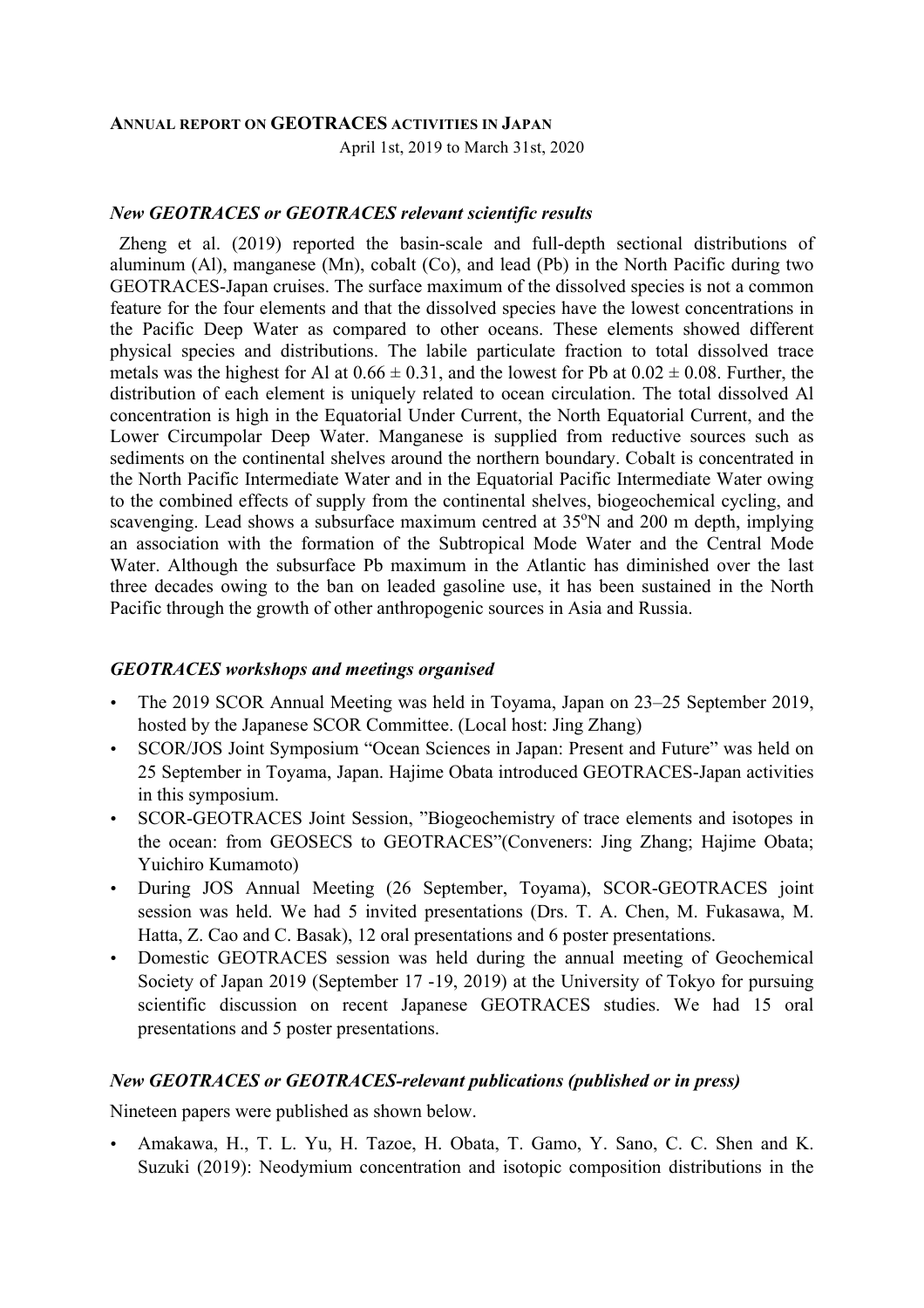southwestern Indian Ocean and the Indian sector of the Southern Ocean. Chemical Geology 511, 190-203.

- Zheng, L. and Y. Sohrin (2019): Major lithogenic contributions to the distribution and budget of iron in the North Pacific Ocean. Scientific Reports, 9:11652, doi.org/10.1038/s41598-019-48035-1.
- Zheng, L., T. Minami, W. Konagaya, C.-Y. Chan, M. Tsujisaka, S. Takano, K. Norisuye and Y. Sohrin (2019): Distinct basin-scale-distributions of aluminum, manganese, cobalt, and lead in the North Pacific Ocean. Geochimica et Cosmochimica Acta, 254, 102-121.
- Wong, K. H., H. Obata, T. Kim, Y. Wakuta and S. Takeda (2019): Distribution and speciation of copper and its relationship with FDOM in the East China Sea. Marine Chemistry, 212, 96-107.
- Escobar, M., N. Takahata, T. Kagoshima, K. Shirai, K. Tanaka, J. Park, H. Obata and Y. Sano (2019): Assessment of helium isotopes near the Japan Trench 5 years after the 2011 Tohoku-Oki Earthquake. ACS Earth and Space Chemistry, 3, 581−587, doi: 10.1021/acsearthspacechem.8b00190.
- Tazoe, H., T. Yamagata, K. Tsujita, H. Nagai, H. Obata, D. Tsumune, J. Kanda, and M. Yamada (2019): Observation of dispersion in the Japanese coastal area of released 90Sr, 134Cs, and 137Cs from the Fukushima Daiichi Nuclear Power Plant to the sea in 2013. International Journal of Environmental Research and Public Health, 16, 4094, doi:10.3390/ijerph16214094.
- Miwa, K., H. Obata and T. Suzuki (2019): Vertical distributions of iodine-129 and iodide in the Chukchi Sea and Bering Sea. Journal of Nuclear Science and Technology, doi: 10.1080/00223131.2019.1699189.
- Tanaka, Y., M. Tsujisaka, L. Zheng, S. Takano and Y. Sohrin (2019): Application of NOBIAS Chelate-PA 1 resin to the determination of zirconium, niobium, hafnium, and tantalum in seawater. Analytical Sciences, 35, 9, 1015-1020.
- Tsujisaka, M. S. Takano, M. Murayama and Y. Sohrin (2019): Precise analysis of the concentrations and isotopic compositions of molybdenum and tungsten in geochemical reference materials. Analytica Chimica Acta, 1091, 146-159.
- Takahashi, H.A., M. Minami, T. Aramaki, H. Handa, Y. Saito-Kokubu, S. Itho and Y. Kumamoto (2019): A suitable procedure for preparing of water samples used in radiocarbon intercomparison. Radiocarbon, 61, 1879 – 1887, doi: 10.1017/RDC.2019.104.
- Liao, W. H., S. Takano, S.-C. Yang, K.-F. Huang, Y. Sohrin and T.-Y. Ho (2020): Zn isotope composition in the water column of the Northwestern Pacific Ocean: The importance of external sources. Global Biogeochemical Cycles, 34, e2019GB006379.
- Kanna, N., D. Lannuzel, P. van der Merwe and J. Nishioka (2020): Size fractionation and bioavailability of iron released from melting sea ice in the subpolar marginal sea. Marine Chemistry, 221, doi.org/10.1016/j.marchem.2020.103774.
- Yamashita, Y., J. Nishioka, H. Obata, and H. Ogawa (2020): Shelf humic substances as carriers for basin-scale iron transport in the North Pacific. Scientific Reports, 10, 4505, doi.org/10.1038/s41598-020-61375-7.
- Mashio, A. S., H. Obata, T. Shimazaki, H. Fukuda and H. Ogawa (2020): Spatiotemporal variations of platinum in seawater in Otsuchi Bay, Japan after the 2011 tsunami. Science of the Total Environment, 708, doi:10.1016/j.scitotenv.2019.134659.
- Yoshida, T., S. Nakamura, J. Nishioka, S. B. Hooker, and K. Suzuki (2020): Community composition and photosynthetic physiology of phytoplankton in the western subarctic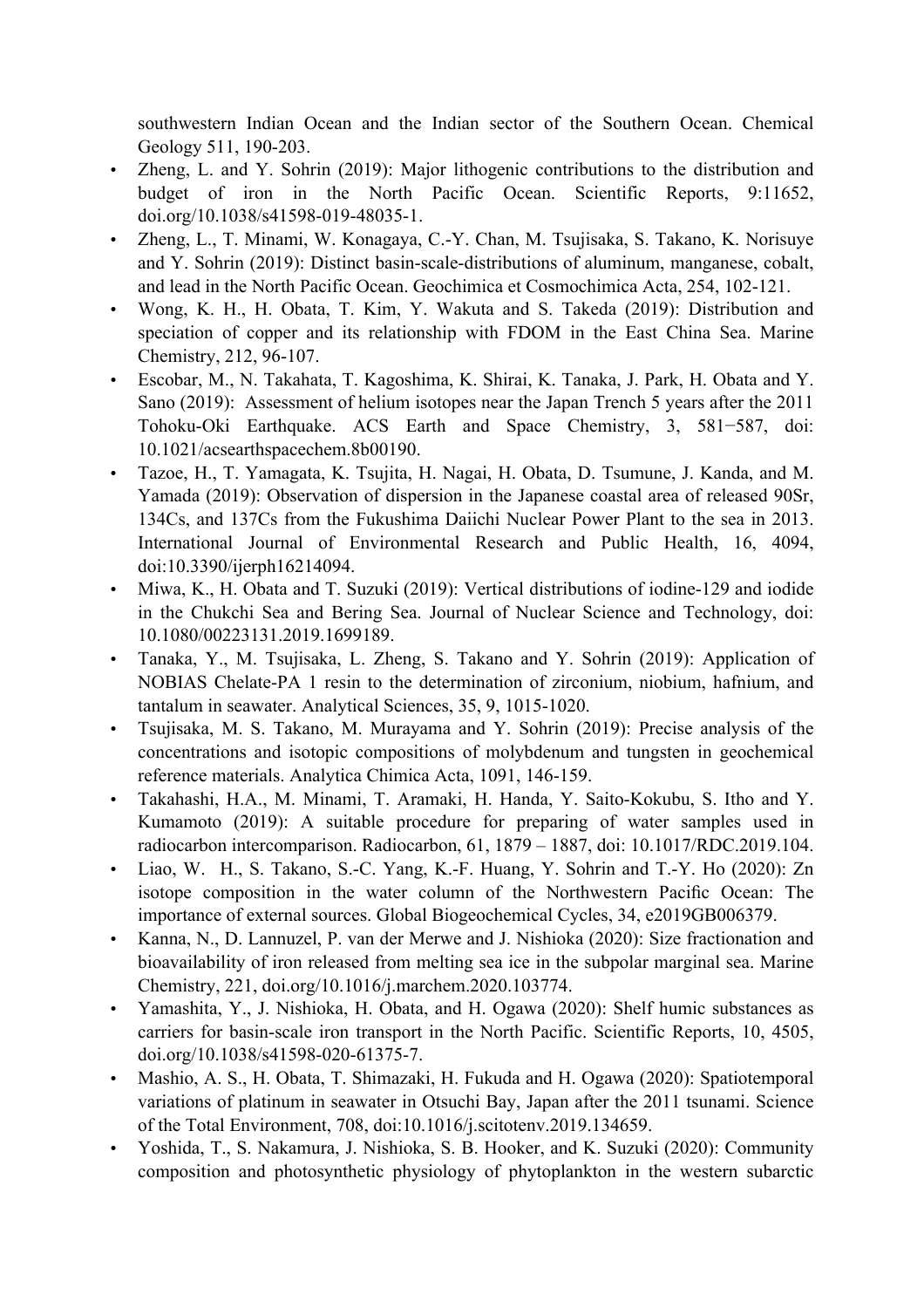Pacific near the Kuril Islands with special reference to iron availability. Journal of Geophysical Research – Biogeosciences, doi: 10.1029/2019JG005525.

- Kaizer, J., Y. Kumamoto, M. Molnar, L. Palcsu and P. Povinec (2020): Temporal changes in tritium and radiocarbon concentrations in the western North Pacific Ocean (1993- 2012). Journal of Environmental Radioactivity, 218, 106238. doi: 10.1016/j.jenvrad.2020.106238.
- Snyder, G.T., Y. Sano, N. Takahata, R. Matsumoto, Y. Kakizaki and H. Tomaru (2020): Magmatic fluids play a role in the development of active gas chimneys and massive gas hydrates in the Japan Sea. Chemical Geology, doi:10.1016/j.chemgeo.2020.119462.
- He, Q., X. Wang, H. He and J. Zhang (2020): A feasibility study of rare-earth element vapor generation by nebulized film dielectric barrier discharge and its application in environmental sample determination. Analytical Chemistry, 92, 2535-2542, doi: 10.1021/acs.analchem.9b04133
- Takano, S. W.-H. Liao, H.-A. Tian, K-F. Huang, T.-Y. Ho, Y. Sohrin (2020): Sources of particulate Ni and Cu in the water column of the northern South China Sea: Evidence from elemental and isotope ratios in aerosols and sinking particles. Marine Chemistry, 219, 103751.

# *Completed GEOTRACES PhD or Master theses*

- Tsujisaka M. (2020) Development of analysis of isotopic compositions of molybdenum and tungsten in sediments and its application to paleoceanographic study on the Japan Sea. PhD Thesis, Kyoto University.
- Kurisu M. (2020) Evaluation of contribution of Fe in aerosols from different sources to the surface ocean based on Fe stable isotope ratio. PhD Thesis, the University of Tokyo.
- Tsuchiya M. (2020) Development of isotopic analysis of Ni, Cu, and Zn and its application to natural water samples in Japan. M.Sc. Thesis, Kyoto University.
- Fujiwara Y. (2020) Development of analysis of isotopic compositions of tungsten in seawater and its application to a vertical profile in the western North Pacific. M.Sc. Thesis, Kyoto University.
- Xu J. (2020) Distribution and organic complexation of cobalt in the marginal seas and coastal area. M.Env. Thesis, the University of Tokyo.
- Shimazaki T. (2020) Distribution and geochemical behavior of anthropogenic rare earth elements in the coastal environment. M.Env. Thesis, the University of Tokyo.
- Noguchi T. (2020) Atmospheric nitrogen deposition on the sub-tropic North Pacific and its impact. M.Sc. Thesis, University of Toyama.

## *GEOTRACES presentations in international conferences*

- Kurisu, M., K. Sakata, M. Uematsu and Y. Takahashi. Estimation of contribution of anthropogenic iron in marine aerosols by iron isotope ratios. SOLAS Open Science Conference, Sapporo (Japan), 22 April 2019.
- Wong, K. H., H. Obata, T. Kim, Y. Wakuta and S. Takeda. Speciation of copper in the East China Sea. SOLAS Open Science Conference, Sapporo (Japan), 22 April 2019.
- Noguchi, T., J. Zhang, W. Guan, B. Chen, M. Zhao, Y. Zhu, J. Ishizaka, T. Matsuno and I. Yasuda. Influence of atmospheric nutrient deposition and phytoplankton species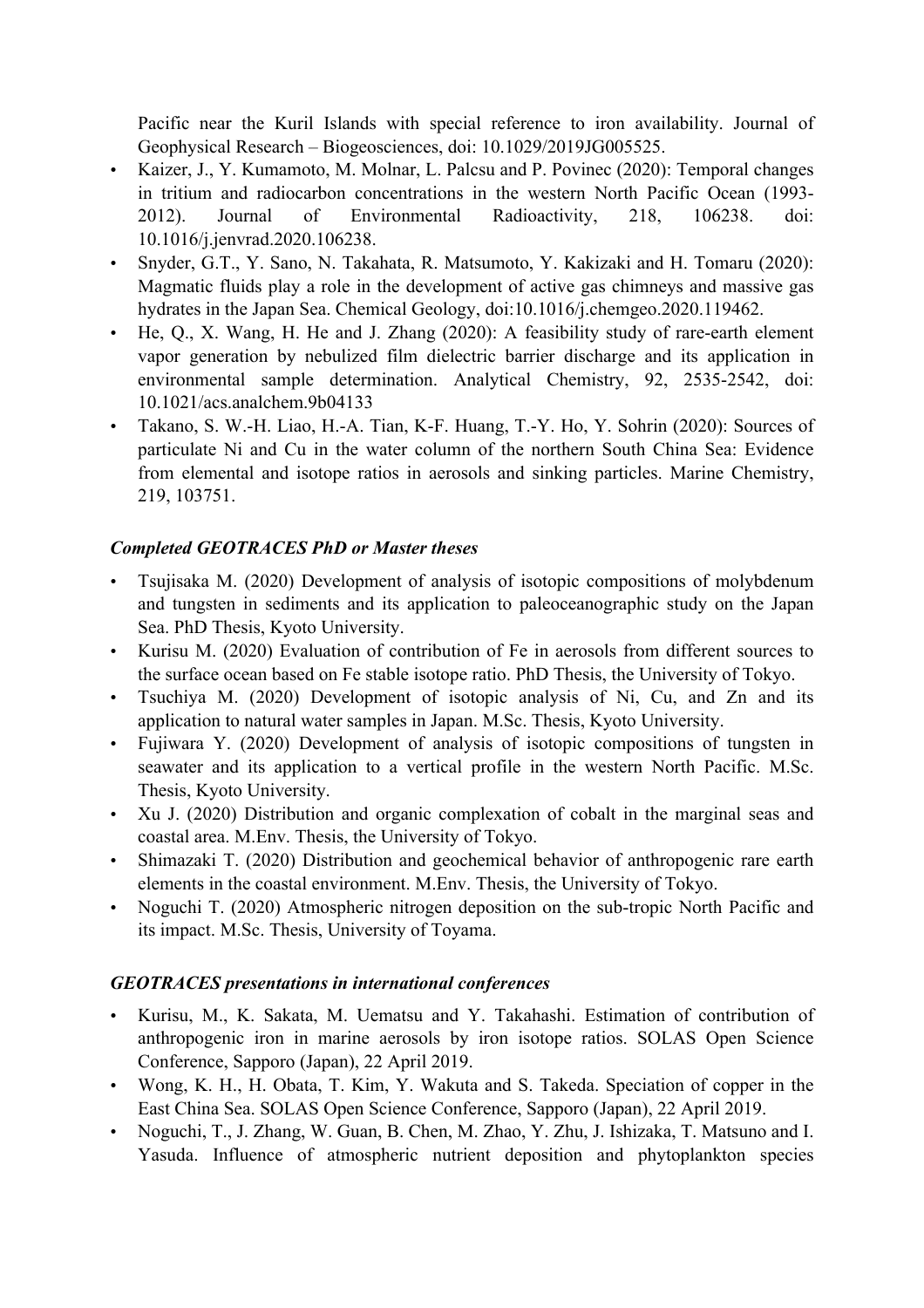composition in the western North Pacific subtropical area in winter. SOLAS Open Science Conference, Sapporo (Japan), 22 April 2019.

- Nishioka, J., H. Obata and I. Yasuda. Iron supply from the marginal seas to the North Pacific Ocean. IMBeR Open science conference 2019, Future Ocean 2, Brest (France), 19 June 2019.
- Fujiwara, Y, M. Tsujisaka, S. Takano and Y. Sohrin. Determination of stable isotope ratio of tungsten in seawater using chelate resin column extraction. Goldschmidt 2019, Barcelona (Spain), 21 August, 2019.
- Tsuchiya, M., S. Takano, M. Tsujisaka, S. Imai, Y. Yamamoto and Y. Sohrin. Improved isotopic analysis for Ni, Cu, and Zn and its application to natural water samples. Goldschmidt 2019, Barcelona (Spain), 21 August, 2019.
- Zheng, L., T. Minami, S. Takano and Y. Sohrin. Distribution of scavenged-type trace metals (Al, Mn, Co, and Pb) and Fe in the North Pacific Ocean. Goldschmidt 2019, Barcelona (Spain), 21 August, 2019.
- Escobar M., N. Takahata, K. Shirai, K. Tanaka, T. Kagoshima, H. Obata and Y. Sano. Helium isotopes reveal continuous and intensive degassing in Kagoshima Bay, Japan. Goldschmidt 2019, Barcelona (Spain), 21 August, 2019.
- Kurisu, M., K. Sakata and Y. Takahashi. Iron stable isotope ratios of aerosols from various sources to investigate origins of Fe transported to the North Pacific. Goldschmidt 2019, Barcelona (Spain), 21 August, 2019.
- Che, H. and J. Zhang. Water mass analysis and end-member mixing contribution using coupled radiogenic Nd isotopes and Nd concentrations: Interaction between marginal seas and the Northwestern Pacific. Goldschmidt 2019, Barcelona (Spain), 21 August, 2019.
- Zhang, J., J. S. Zhu, S. Kambayashi, T. Matsuno and E. Tsutsumi, E. Material transport between the marginal seas and Western North Pacific using neodymium and radiocesium isotopes. Goldschmidt 2019, Barcelona (Spain), 21 August, 2019.
- Katazakai, S. and J. Zhang. Impact of climate change on groundwater quality and quantity for three decades: Nutrient and carbon fluxes to the coastal area in Central Japan, Goldschmidt 2019, Barcelona (Spain), 21 August, 2019.
- Kumamoto, Y., M. Aoyama, Y. Hamajima, A. Murata. Measurements of low activity concentration of Fukushima-derived radiocesium in the western subarctic gyre of the North Pacific Ocean in summer 2017. 5th International Conference on Environmental Radioactivity, Prague (Czech Republic), 10 September, 2019.
- Nishioka, J., H. Obata and I. Yasuda. Micro- and macro-nutrient supply from the marginal seas to the North Pacific Ocean and its changing. PICES annual meeting 2019, Victoria (Canada), 22 October, 2019.
- Tsumune, D., F. O. Bryan, K. Lindsay, K. Misumi, T. Tsubono, N. Takahata, H. Obata, J. Nishioka. Distribution of mantle 3He in the Indian Ocean simulated by an Ocean General Circulation Model. Ocean Science Meeting 2020, San Diego (USA), 17 February, 2020.
- Obata, H., T. Hara and H. Tazoe. Nd isotopic composition and REE concentrations in the Bering Sea and the North Pacific. Ocean Science Meeting 2020, San Diego (USA), 17 February, 2020.
- Escobar, M. T., N. Takahata, H. Obata and Y. Sano. Helium isotopes near the Indonesian Throughflow. Ocean Science Meeting 2020, San Diego (USA), 17 February, 2020.